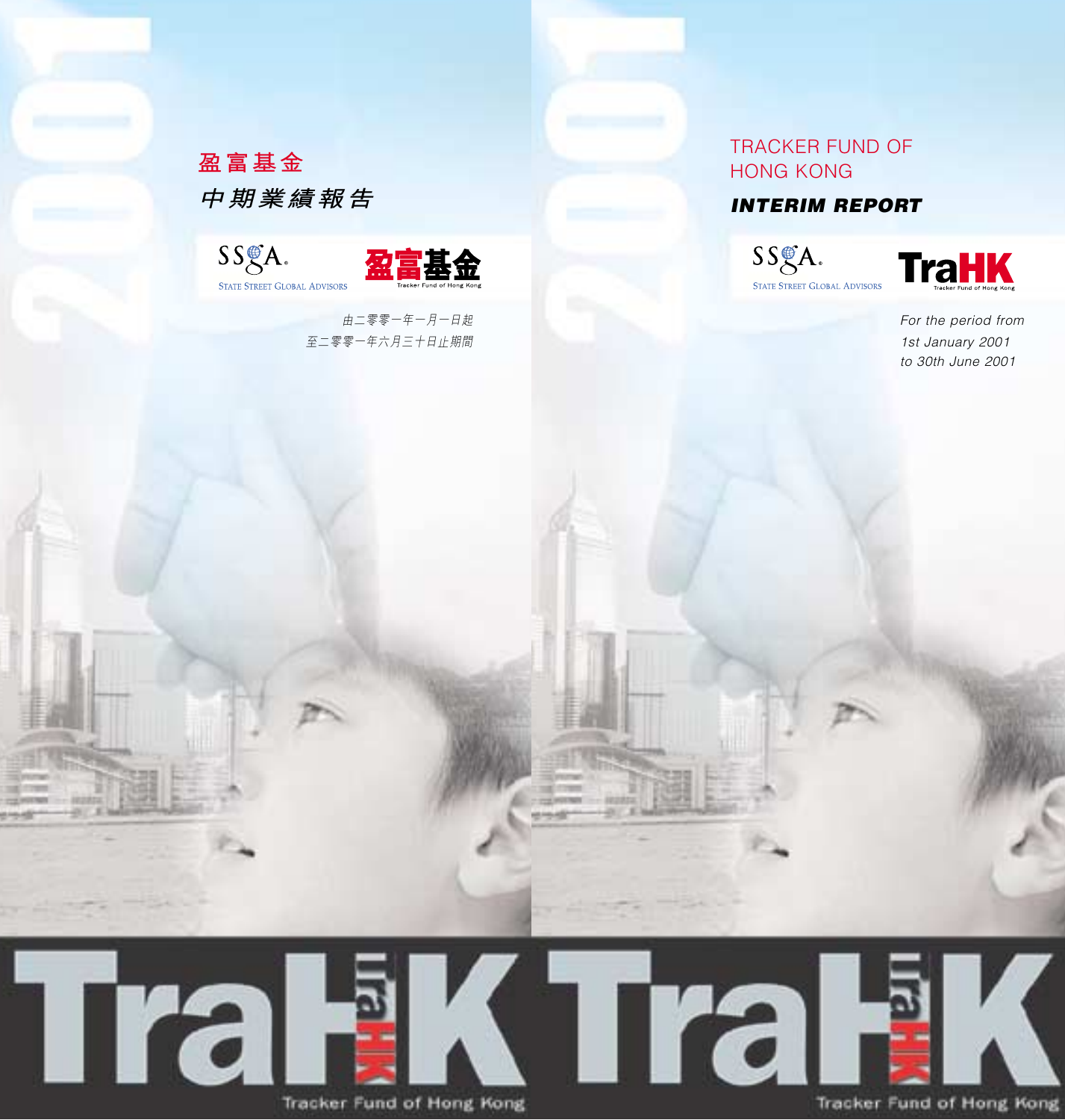

# **Table of Contents**

| Condensed statement of operations (unaudited)                   | 2              |
|-----------------------------------------------------------------|----------------|
| Condensed statement of assets and liabilities (unaudited)       | $\overline{4}$ |
| Condensed statement of movements in capital account (unaudited) | 5              |
| Condensed statement of cash flows (unaudited)                   | 6              |
| Condensed statement of distribution (unaudited)                 | 8              |
| Notes to the unaudited condensed financial statements           | 9              |
| Investment portfolio (unaudited)                                | 16             |
| Statement of movements in investment portfolio (unaudited)      | 18             |
| Administration and management                                   | 20             |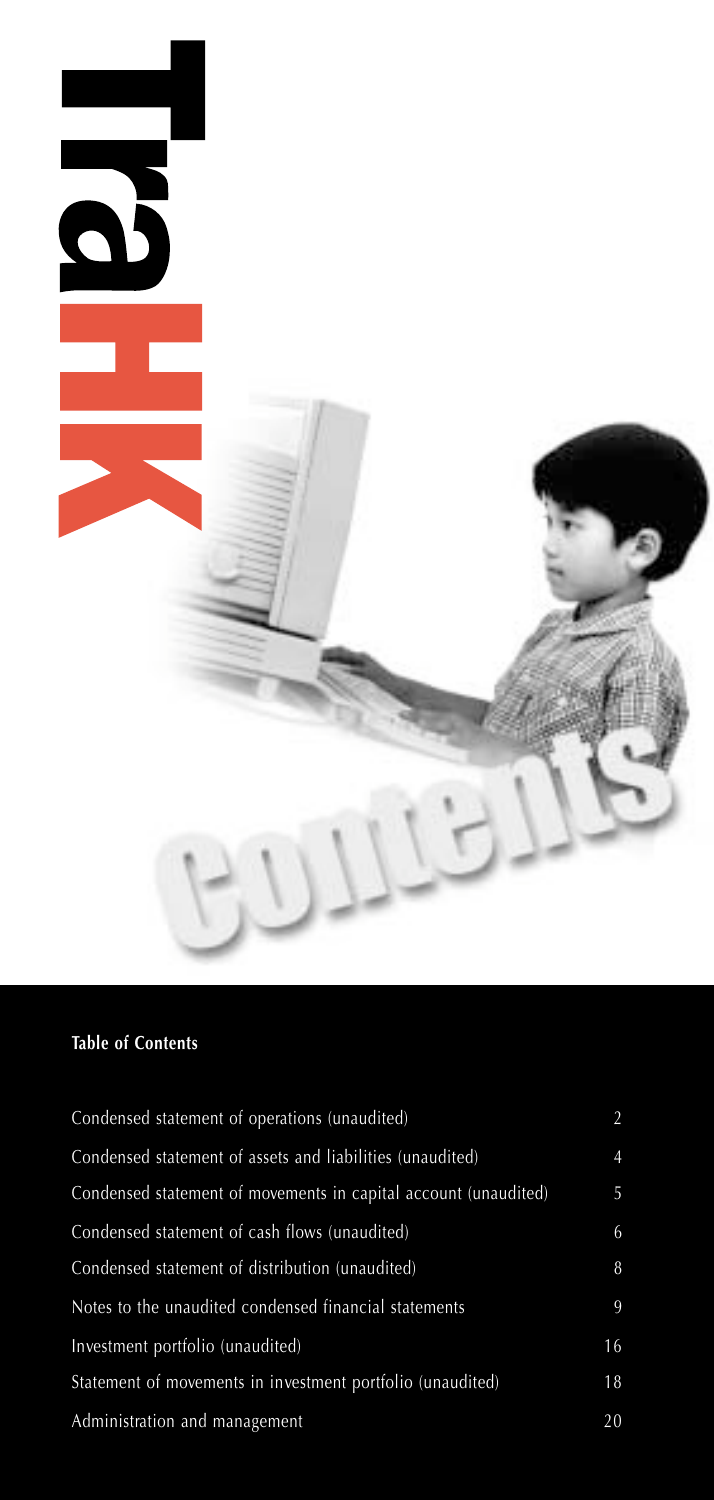# CONDENSED STATEMENT OF OPERATIONS *FOR THE PERIOD ENDED 30TH JUNE 2001*

|                                                                             |      |                 | (UNAUDITED)                 |
|-----------------------------------------------------------------------------|------|-----------------|-----------------------------|
|                                                                             |      | 01.01.2001      | 23.10.1999                  |
|                                                                             |      | to              | to                          |
|                                                                             |      | 30.06.2001      | 30.06.2000                  |
|                                                                             | Note | HK\$            | HK\$                        |
| Income                                                                      |      |                 |                             |
| Dividends                                                                   |      | 466,873,272     | 533,557,650                 |
| Transaction fee                                                             | 3(a) | 13,016,261      | 13,231,954                  |
| Bank interest                                                               | 7(c) | 3,400,398       | 3,995,543                   |
| Other income                                                                | 3(b) | 5,202,140       | 5,388,400                   |
|                                                                             |      | 488,492,071     | 556,173,547                 |
| Overseas withholding tax                                                    | 5    | (18, 872, 638)  | (12, 470, 704)              |
|                                                                             |      | 469,619,433     | 543,702,843                 |
| Expenses                                                                    |      |                 |                             |
| Management fee                                                              | 7(a) | (6,878,772)     | (9, 124, 888)               |
| Trustee fee                                                                 | 7(b) | (6, 878, 772)   | (9, 124, 888)               |
| Conversion agent fee                                                        | 8(b) | (5,322,400)     | (5,384,294)                 |
| Index license fee                                                           | 8(c) | (2, 295, 700)   | (2, 335, 903)               |
| Registrar fee                                                               | 8(a) | (2,039,617)     | (2,718,085)                 |
| Bank charges                                                                |      | (1, 119, 131)   | (993, 350)                  |
| Publication and printing                                                    |      |                 |                             |
| expenses                                                                    |      | (1,985,271)     | (995, 720)                  |
| Legal and other professional fees                                           |      | (786, 892)      | (435,000)                   |
| Amortisation of set-up costs                                                |      | (269, 020)      | (343, 880)                  |
| Audit fee                                                                   |      | (68, 243)       | (57, 143)                   |
| Other operating expenses                                                    |      | (2, 342, 252)   | (926, 455)                  |
|                                                                             |      | (29,986,070)    | (32, 439, 606)              |
| Dividend equivalent amount<br>on units issued<br>Dividend equivalent amount |      | 194,411,435     | 117,384,929                 |
| on units redeemed                                                           |      |                 | (129,779,749) (161,701,319) |
|                                                                             |      | 34,645,616      | (76, 755, 996)              |
| Net income available<br>for distribution<br>Amount transferred to the       |      | 504,265,049     | 466,946,847                 |
| statement of distribution                                                   |      | (504, 265, 049) | (466, 946, 847)             |
|                                                                             |      |                 |                             |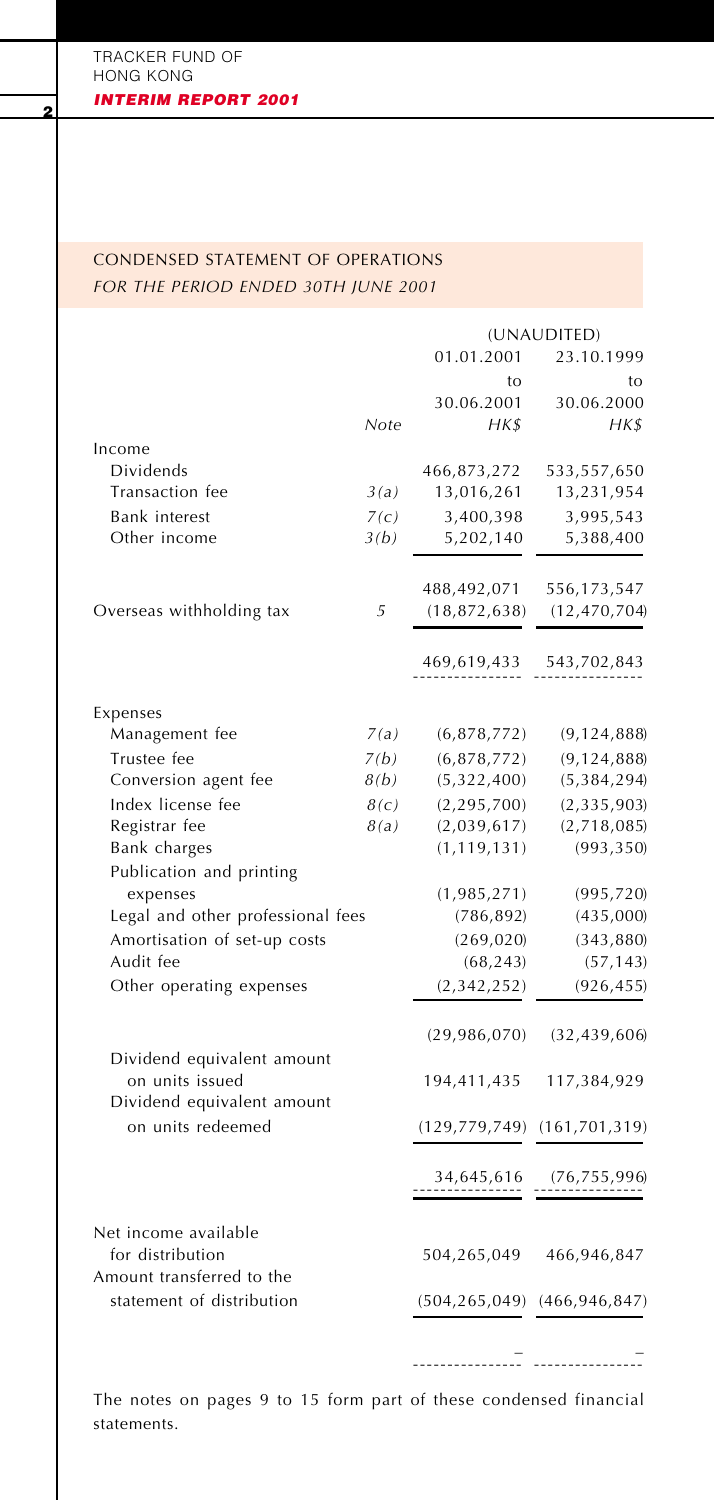

# CONDENSED STATEMENT OF OPERATIONS *(Continued) FOR THE PERIOD ENDED 30TH JUNE 2001*

STATE STREET GLOBAL ADVISORS

SSGA.

|                                    |      | (UNAUDITED)     |                                   |
|------------------------------------|------|-----------------|-----------------------------------|
|                                    |      | 01.01.2001      | 23.10.1999                        |
|                                    |      | tο              | tο                                |
|                                    |      | 30.06.2001      | 30.06.2000                        |
|                                    | Note | HK\$            | HK\$                              |
| Net investment (loss) / gain       |      |                 |                                   |
| Realised (loss) / gain on          |      |                 |                                   |
| sale of investments                |      |                 | $(2,919,248,820)$ 7,969,364,886   |
| Net change in unrealised           |      |                 |                                   |
| (loss) / gain on revaluation       |      |                 |                                   |
| of investments                     |      | (916, 392, 375) | 512,449,024                       |
|                                    |      |                 |                                   |
|                                    |      |                 | $(3,835,641,195)$ $8,481,813,910$ |
|                                    |      |                 |                                   |
|                                    |      |                 |                                   |
| Net (loss) / income for the period |      |                 |                                   |
| (excluding amount transferred      |      |                 |                                   |
| to the statement of distribution)  |      |                 | $(3,835,641,195)$ 8,481,813,910   |
| Amount transferred from / (to)     |      |                 |                                   |
| the capital account                |      |                 | 3,835,641,195 (8,481,813,910)     |
|                                    |      |                 |                                   |
|                                    |      |                 |                                   |
|                                    |      |                 |                                   |

A statement of recognised gains and losses is not presented as the Fund has no other gains and losses apart from the net income available for distribution and transferred to the statement of distribution and the net loss / income for the period and transferred from / to the capital account.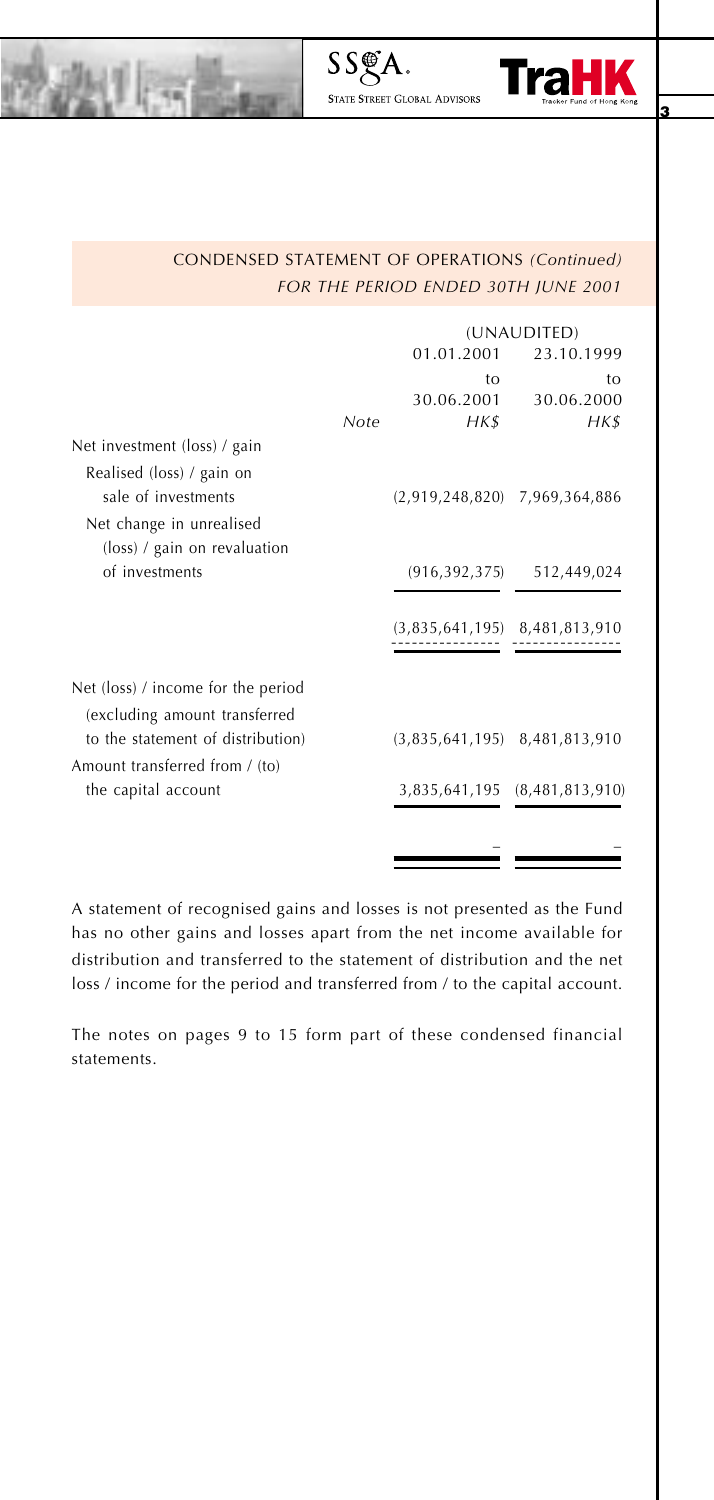# CONDENSED STATEMENT OF ASSETS AND LIABILITIES *AS AT 30TH JUNE 2001*

|                                                                     |                |               | (UNAUDITED)                   |
|---------------------------------------------------------------------|----------------|---------------|-------------------------------|
|                                                                     |                | 30.06.2001    | 31.12.2000                    |
|                                                                     | Note           | HK\$          | HK\$                          |
| Assets                                                              |                |               |                               |
| Investments                                                         |                |               | 28,261,507,990 28,481,410,478 |
| Set-up costs                                                        |                | 1,826,868     | 2,095,888                     |
| Dividend receivable                                                 |                | 2,388,426     | 2,369,376                     |
| Other accounts receivable                                           |                |               |                               |
| and prepayments                                                     |                | 160,230       | 665,112                       |
| Amounts due from brokers                                            |                | 3,479,643     | 2,567,140                     |
| <b>Bank balances</b>                                                | 7(c)           | 178,610,748   | 88,130,914                    |
| Total assets                                                        |                |               | 28,447,973,905 28,577,238,908 |
| Liabilities                                                         |                |               |                               |
| Trustee fee payable                                                 |                | 3,596,384     | 3,423,802                     |
| Management fee payable                                              |                | 3,596,384     | 3,423,802                     |
| Index license fee payable                                           |                | 1,156,132     | 1,080,728                     |
| Registrar fee payable                                               |                | 246,166       | 269,500                       |
| Other accounts payable and accruals                                 |                | 1,060,823     | 845,062                       |
| Amounts due to brokers                                              |                | 3,518,248     | 5,612,296                     |
| <b>Total liabilities</b>                                            |                | 13,174,137    | 14,655,190                    |
| Net assets                                                          |                |               | 28,434,799,768 28,562,583,718 |
| Financed by:                                                        |                |               |                               |
| Capital account                                                     |                |               | 28,434,799,768 28,562,583,718 |
| Units in issue                                                      | $\overline{4}$ | 2,160,992,500 | 1,882,992,500                 |
| Net asset value per unit                                            |                | 13.16         | 15.17                         |
| Net asset value per Creation Unit<br>(1 Creation Unit is equivalent |                |               |                               |
| to 1,000,000 units)                                                 |                | 13,158,213    | 15,168,719                    |
|                                                                     |                |               |                               |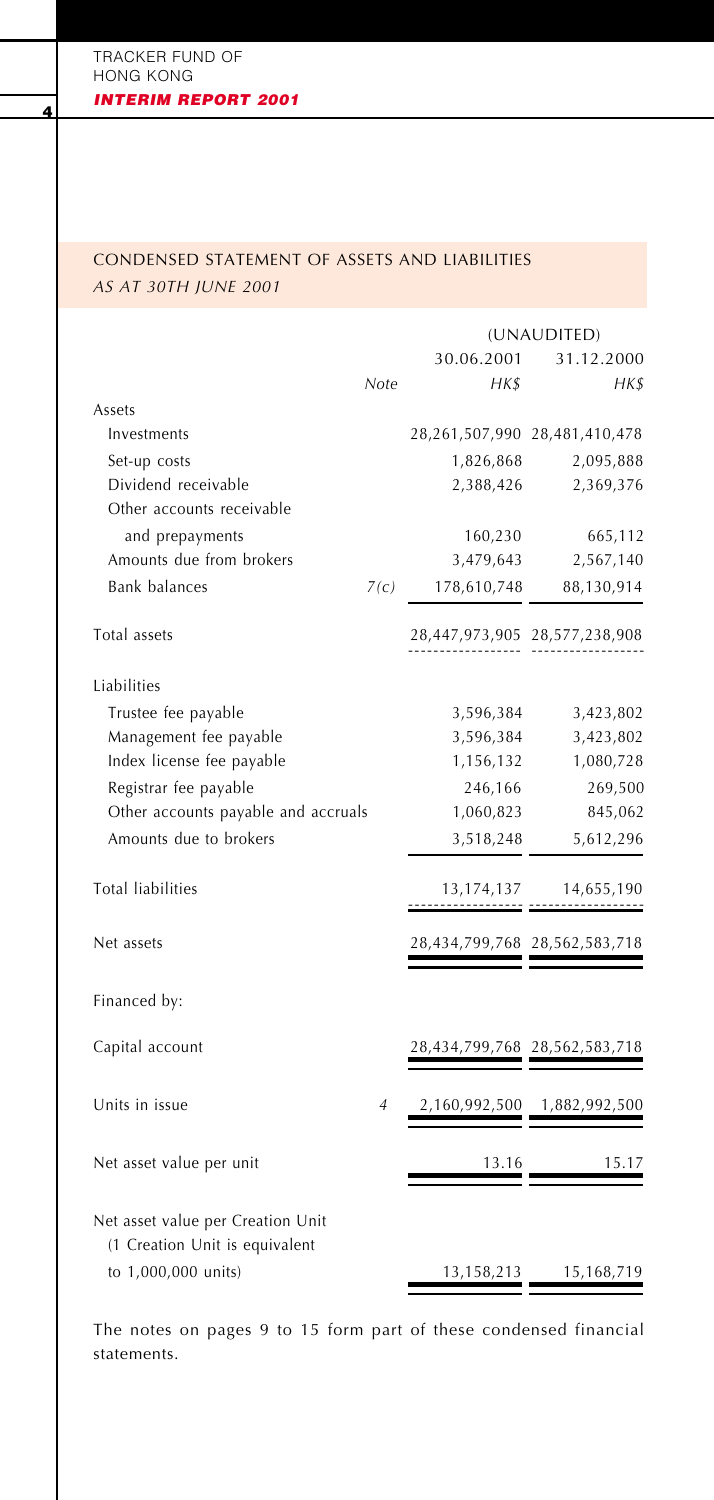

# CONDENSED STATEMENT OF MOVEMENTS IN CAPITAL ACCOUNT *FOR THE PERIOD ENDED 30TH JUNE 2001*

|                                                                                                                                        |      | (UNAUDITED)     |                                       |
|----------------------------------------------------------------------------------------------------------------------------------------|------|-----------------|---------------------------------------|
|                                                                                                                                        |      | 01.01.2001      | 23.10.1999                            |
|                                                                                                                                        |      | to              | to                                    |
|                                                                                                                                        |      | 30.06.2001      | 30.06.2000                            |
|                                                                                                                                        | Note | <b>HKS</b>      | <b>HKS</b>                            |
| Balance at the beginning                                                                                                               |      |                 |                                       |
| of the period                                                                                                                          |      | 28,562,583,718  |                                       |
| Proceeds on issue of units for cash<br>(excluding dividend equivalent<br>amount and further cash amount)                               | 9    | 23,102,964,764  | 60,274,176,087                        |
| In-kind payments on redemption<br>of units (excluding dividend<br>equivalent amount and                                                |      |                 |                                       |
| further cash amount)                                                                                                                   | 9    |                 | $(22,052,631,540)$ $(43,922,775,525)$ |
| In-kind proceeds on issue of units<br>(excluding dividend equivalent<br>amount and further cash amount)                                | 9    | 2,565,446,791   | 3,064,332,902                         |
| Net further cash amount (paid) /<br>received on issue and<br>redemption of units                                                       |      | (189, 019)      | 419,300                               |
|                                                                                                                                        |      |                 |                                       |
|                                                                                                                                        |      | 32,178,174,714  | 19,416,152,764                        |
| Amount transferred (to) / from the<br>statement of operations (excluding<br>of amount transferred to the<br>statement of distribution) |      | (3,835,641,195) | 8,481,813,910                         |
|                                                                                                                                        |      |                 |                                       |
| Undistributed income transferred<br>from the statement of distribution                                                                 |      | 92,266,249      | 169,508,047                           |
| Balance at the end of the period                                                                                                       |      | 28,434,799,768  | 28,067,474,721                        |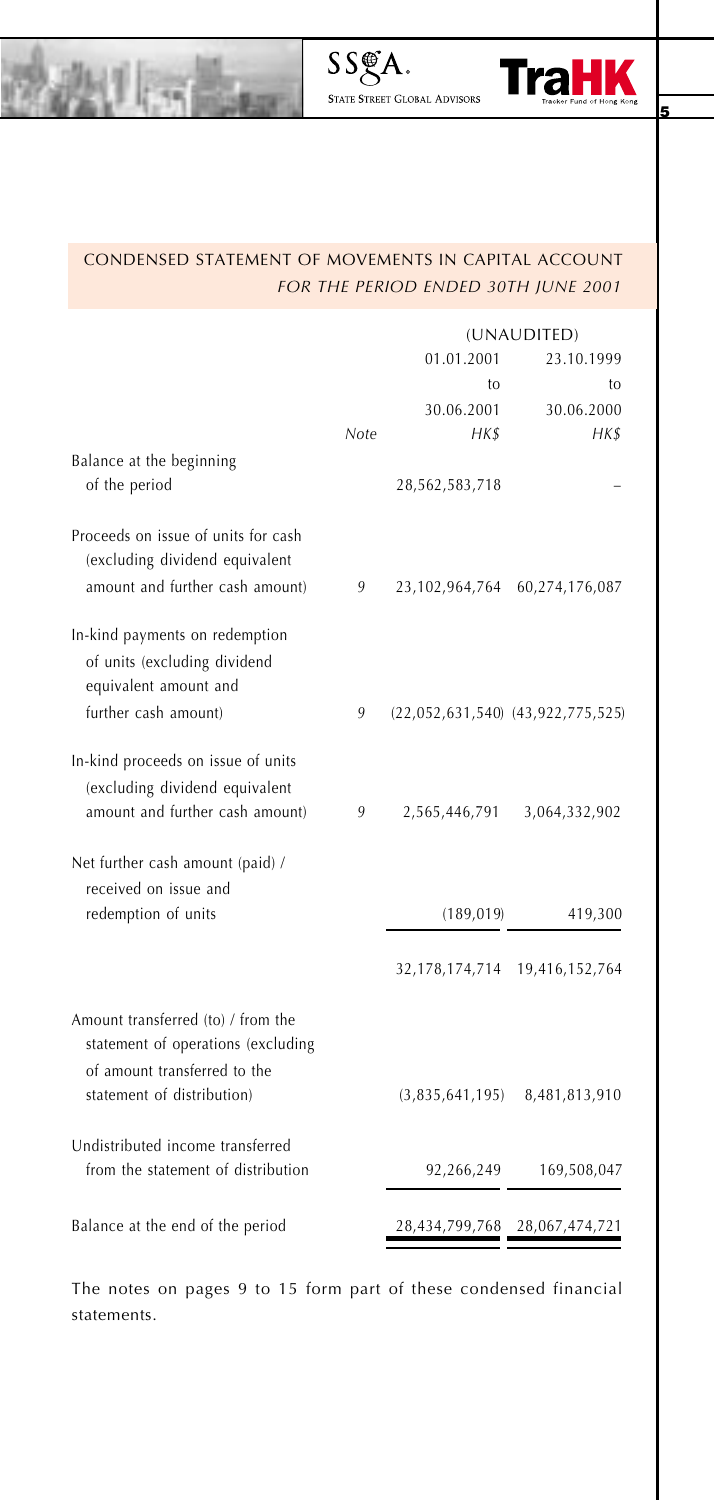# CONDENSED STATEMENT OF CASH FLOWS *FOR THE PERIOD ENDED 30TH JUNE 2001*

|                               | (UNAUDITED) |                 |                 |
|-------------------------------|-------------|-----------------|-----------------|
|                               |             | 01.01.2001      | 23.10.1999      |
|                               |             | to              | to              |
|                               |             | 30.06.2001      | 30.06.2000      |
|                               | Note        | <b>HKS</b>      | <b>HKS</b>      |
| Operating activities          |             |                 |                 |
| Dividend received             |             | 466,854,222     | 521,303,539     |
| Transaction fee received      |             | 10,620,000      | 16,980,000      |
| Bank interest received        |             | 3,410,832       | 3,978,059       |
| Other income received         |             | 5,202,140       | 5,388,400       |
| Cancellation fee received     |             | 102,000         |                 |
| Overseas withholding tax paid |             | (18, 872, 638)  | (12, 470, 704)  |
| Management fee paid           |             | (6,706,190)     | (5,785,435)     |
| Trustee fee paid              |             | (6,706,190)     | (5,785,435)     |
| Conversion agent fee paid     |             | (4,316,000)     | (6, 814, 133)   |
| Index license fee paid        |             | (2, 220, 296)   | (1, 272, 748)   |
| Registrar fee paid            |             | (2,062,951)     | (2,612,602)     |
| Bank charges paid             |             | (1, 294, 135)   | (1,707,056)     |
| Publication and printing      |             |                 |                 |
| expenses paid                 |             | (1,741,345)     | (693, 553)      |
| Legal and other professional  |             |                 |                 |
| fees paid                     |             | (401, 633)      | (347, 167)      |
| Other operating expenses paid |             | (866, 606)      | (3,352,716)     |
| Dividend equivalent amount    |             |                 |                 |
| received on creation of units |             | 194,411,435     | 117,384,929     |
| Dividend equivalent amount    |             |                 |                 |
| paid on redemption of units   |             | (129, 779, 749) | (161, 701, 319) |
|                               |             |                 |                 |
| Net cash inflow from          |             |                 |                 |
| operating activities          | 6           | 505,632,896     | 462,492,059     |
|                               |             |                 |                 |
| Servicing of finance          |             |                 |                 |
| Interim distribution paid     |             | (411, 998, 800) | (297, 438, 800) |
|                               |             |                 |                 |
| Net cash outflow from         |             |                 |                 |
| servicing of finance          |             | (411, 998, 800) | (297, 438, 800) |
|                               |             |                 |                 |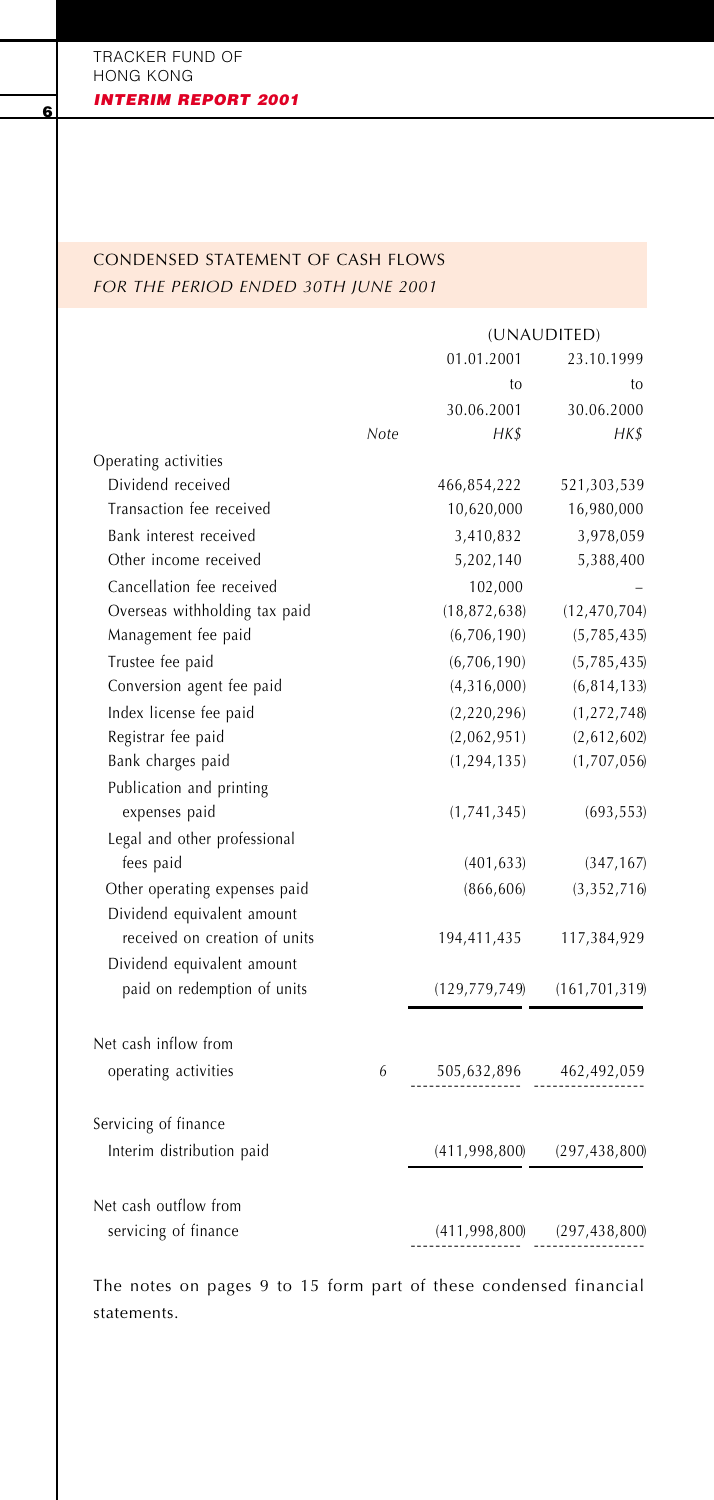

# CONDENSED STATEMENT OF CASH FLOWS *(Continued) FOR THE PERIOD ENDED 30TH JUNE 2001*

SSgA.

|                                                           |      | (UNAUDITED) |                                       |  |
|-----------------------------------------------------------|------|-------------|---------------------------------------|--|
|                                                           |      | 01.01.2001  | 23.10.1999                            |  |
|                                                           |      | to          | to                                    |  |
|                                                           |      | 30.06.2001  | 30.06.2000                            |  |
|                                                           | Note | <b>HK\$</b> | <b>HK\$</b>                           |  |
| Investing activities                                      |      |             |                                       |  |
| Purchase of investments                                   | 9    |             | $(25,022,677,742)$ $(62,266,540,625)$ |  |
| Sale of investments                                       | 9    |             | 1,916,747,735 1,992,234,750           |  |
|                                                           |      |             | (23,105,930,007) (60,274,305,875)     |  |
| Financing                                                 |      |             |                                       |  |
| Issue of units                                            | 9    |             | 23,102,964,764 60,274,176,087         |  |
| Net further cash amount (paid) /<br>received on issue and |      |             |                                       |  |
| redemption of units                                       |      | (189, 019)  | 419,300                               |  |
|                                                           |      |             | 23,102,775,745 60,274,595,387         |  |
| Increase in cash and cash equivalent                      |      | 90,479,834  | 165, 342, 771                         |  |
| Bank balances at the beginning of<br>the period           |      | 88,130,914  |                                       |  |
| Bank balances at the end of the period                    |      | 178,610,748 | 165,342,771                           |  |

Please refer to note 9 on page 13 for details of major non-cash transactions.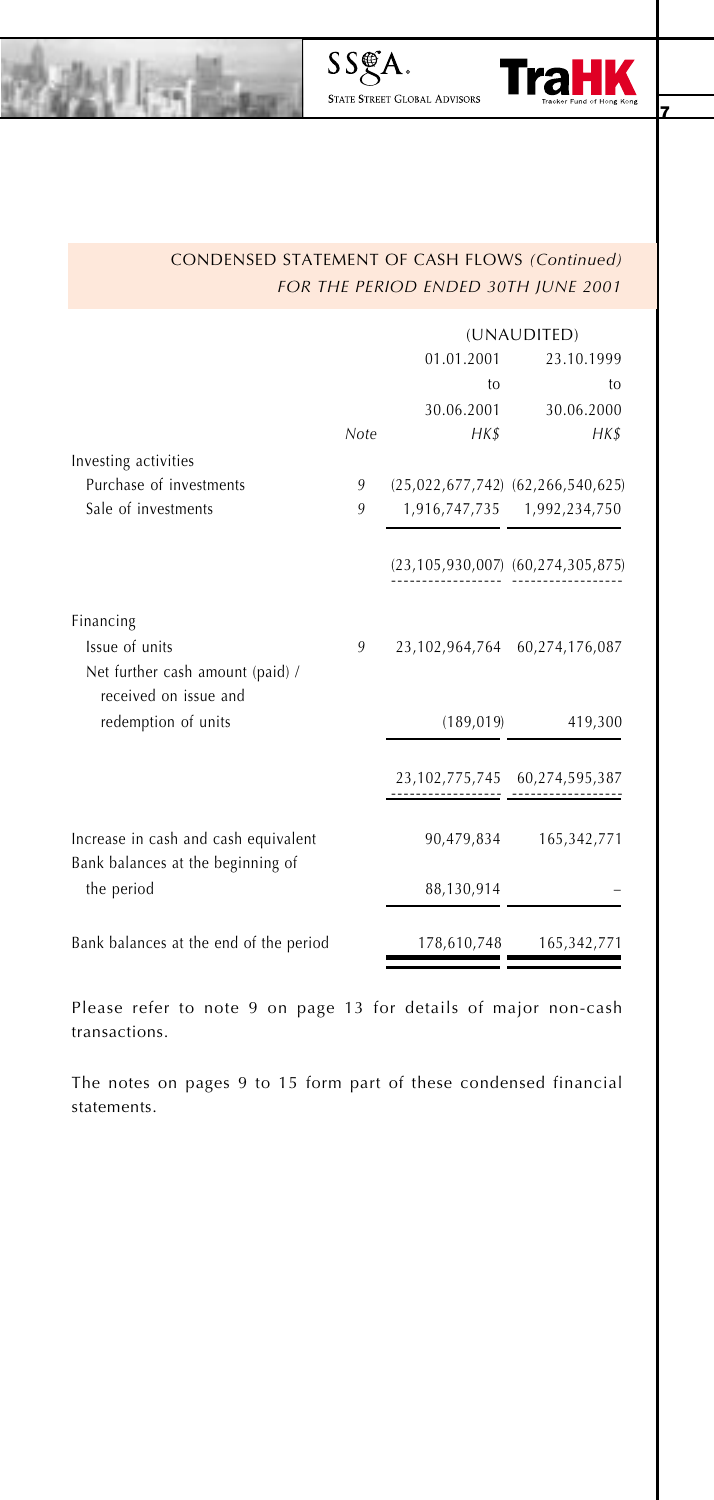# CONDENSED STATEMENT OF DISTRIBUTION *FOR THE PERIOD ENDED 30TH JUNE 2001*

|                                                              | (UNAUDITED)     |                        |
|--------------------------------------------------------------|-----------------|------------------------|
|                                                              | 01.01.2001      | 23.10.1999             |
|                                                              | to              | to                     |
|                                                              | 30.06.2001      | 30.06.2000             |
|                                                              | HK\$            | HK\$                   |
| Amount transferred from the<br>statement of operations       | 504,265,049     | 466,946,847            |
| Interim distribution                                         |                 |                        |
| - HK\$0.16 on 1,858,992,500 units<br>paid on 22nd May 2000   |                 | (297, 438, 800)        |
| $-$ HK\$0.16 on 2,574,992,500 units<br>paid on 22nd May 2001 | (411, 998, 800) |                        |
| Undistributed income transferred<br>to the capital account   |                 | 92,266,249 169,508,047 |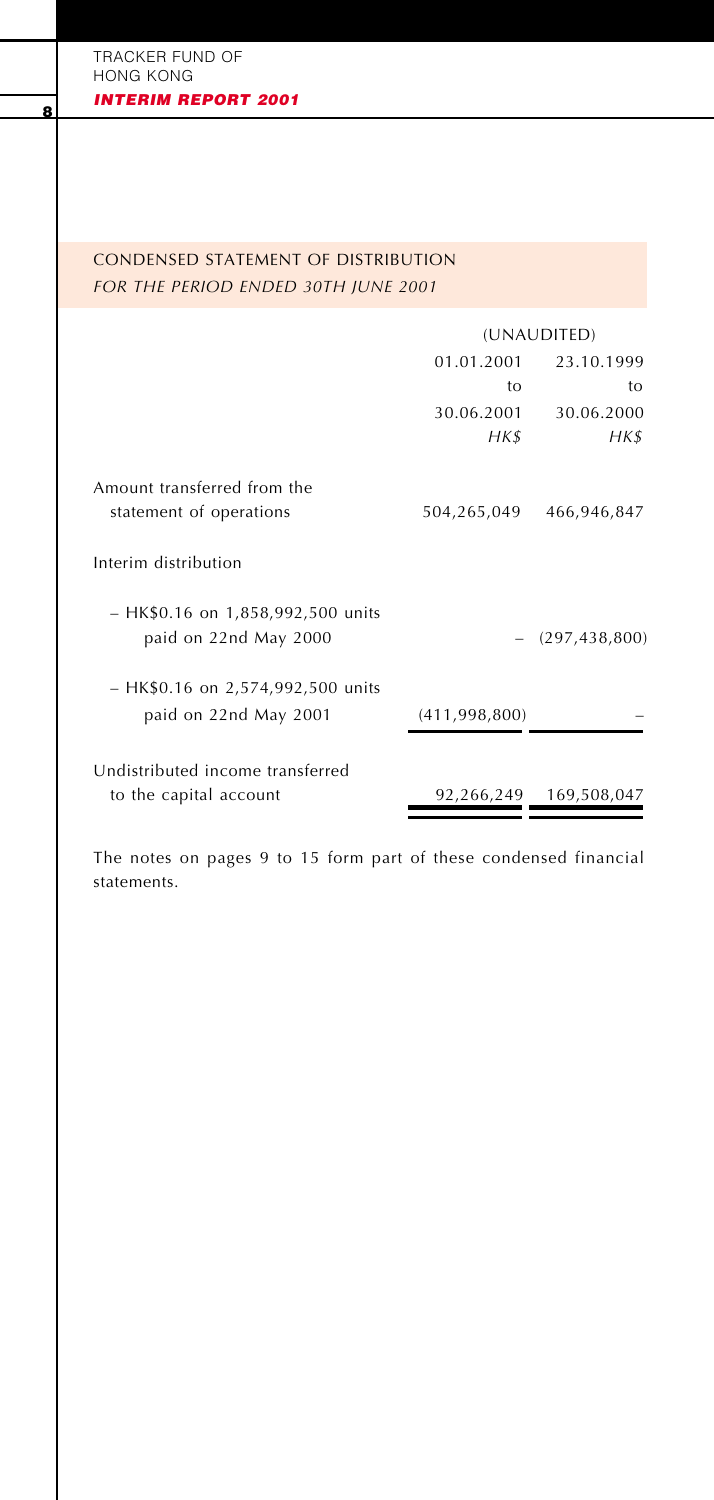



#### NOTES TO THE UNAUDITED CONDENSED FINANCIAL STATEMENTS

#### **1 The Fund**

Tracker Fund of Hong Kong (the "Fund") is a unit trust which is governed by its trust deed dated 23rd October 1999. The Fund is authorised by the Securities & Futures Commission of Hong Kong under Section 15 of the Securities Ordinance. The Fund is also listed on the Stock Exchange of Hong Kong Limited (a subsidiary of The Hong Kong Exchanges and Clearing Limited).

The Fund's objective is to provide investment results that closely correspond to the performance of the Hang Seng Index.

### **2 Principal accounting policies**

The unaudited condensed financial statements are prepared in accordance with Hong Kong Statement of Standard Accounting Practice No. 25, "Interim Financial Reporting", issued by the Hong Kong Society of Accountants in so far as it is applicable to unit trusts.

The accounting policies and methods of computation used in the preparation of the condensed financial statements are consistent with those used in the annual financial statements for the period ended 31st December 2000.

### **3 Income**

#### **(a) Transaction fee**

For each application for the creation of units or for the redemption of units, the Fund is entitled to receive a transaction fee of HK\$30,000 per application.

### **(b) Other income**

Other income represents registrar charges levied on Unitholders (other than HKSCC Nominees) who hold units registered in his name as at each Record Date for the relevant distribution. Currently, these charges amount to HK\$80 per year per Unitholder. Such charges are deducted on a half-yearly basis from the half-yearly distributions payable to the relevant Unitholders.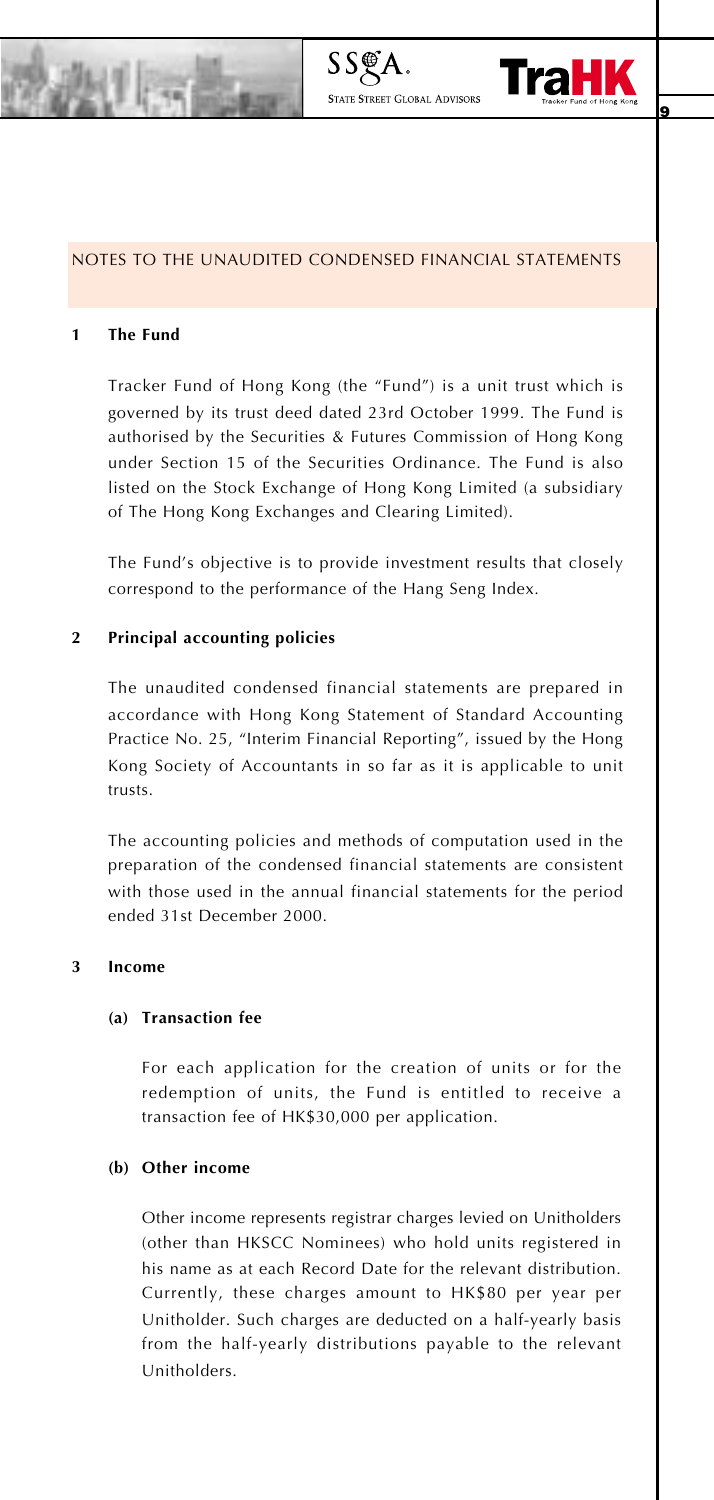# NOTES TO THE UNAUDITED CONDENSED FINANCIAL STATEMENTS *(Continued)*

### **4 Units in issue**

|                         |                  | Number of units  |                  |
|-------------------------|------------------|------------------|------------------|
|                         | 01.01.2001       | 01.07.2000       | 23.10.1999       |
|                         | to<br>30.06.2001 | to<br>31.12.2000 | to<br>30.06.2000 |
| Units in issue at the   |                  |                  |                  |
| beginning of the period | 1,882,992,500    | 1,730,992,500    |                  |
| Issue of units          |                  |                  |                  |
| - Cash subscription     | 1,640,000,000    | 1,456,000,000    | 4,296,992,500    |
| $-$ In-kind             | 188.000.000      | 49,000,000       | 216.000.000      |
| Redemption of units     |                  |                  |                  |
| in-kind                 | (1,550,000,000)  | (1,353,000,000)  | (2,782,000,000)  |
| Units in issue at the   |                  |                  |                  |
| end of the period       | 2,160,992,500    | 1,882,992,500    | 1,730,992,500    |

### **5 Taxation**

No provision for Hong Kong profits tax has been made as the interest, dividend income and realised gains on disposal of investments of the Fund are excluded from the charge to profits tax under either Section 14, Section 26 or Section 26A of the Hong Kong Inland Revenue Ordinance.

Overseas withholding tax was charged on certain dividend income received during the period.

### **6 Reconciliation of net income available for distribution to net cash inflow from operating activities**

|                                                             | 01.01.2001  | 23.10.1999     |
|-------------------------------------------------------------|-------------|----------------|
|                                                             | to          | to             |
|                                                             | 30.06.2001  | 30.06.2000     |
|                                                             | HK\$        | <b>HK\$</b>    |
| Net income available for distribution                       | 504,265,049 | 466,946,847    |
| Increase in dividend receivable                             | (19,050)    | (12, 254, 111) |
| Decrease / (increase) in set-up costs<br>and other accounts |             |                |
| receivable and prepayments                                  | 773,902     | (4,709,261)    |
| Increase in trustee fee payable                             | 172,582     | 3,339,453      |
| Increase in management fee payable                          | 172,582     | 3,339,453      |
| (Decrease) / increase in                                    |             |                |
| registrar fee payable                                       | (23, 334)   | 105,483        |
| Increase in index license fee payable                       | 75,404      | 1,063,155      |
| Increase in other accounts payable                          |             |                |
| and accruals                                                | 215,761     | 4,661,040      |
| Net cash inflow from operating                              |             |                |
| activities                                                  | 505,632,896 | 462,492,059    |
|                                                             |             |                |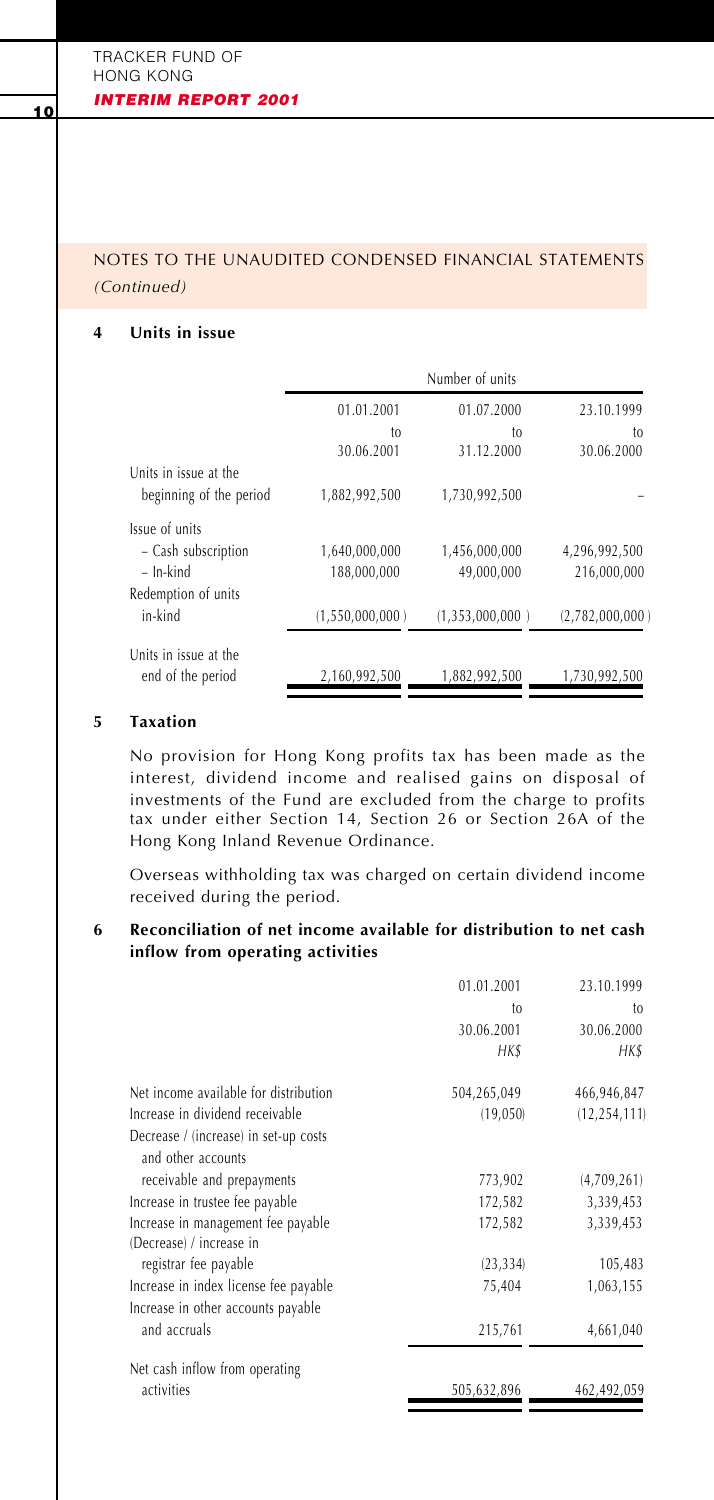

# NOTES TO THE UNAUDITED CONDENSED FINANCIAL STATEMENTS *(Continued)*

**STATE STREET GLOBAL ADVISOR** 

#### **7 Transactions with the Manager and its Connected Persons**

The following is a summary of transactions entered into during the period between the Fund and the Manager and its Connected Persons. Connected Persons of the Manager are those as defined in the Code on Unit Trusts and Mutual Funds established by the Securities & Futures Commission of Hong Kong. All such transactions were carried out in the normal course of business and on normal commercial terms. To the best of the Manager's knowledge, the Fund does not have any other transactions with Connected Persons except for what is disclosed below.

The directors and officers of the Manager may transact in the units of the Fund as principal provided that prior written notice is obtained from the Trustee. As of 30th June 2001, the directors and officers of the Manager together hold 25,700 units in the Fund (2000: 21,450 units).

#### **(a) Management fee**

The fee payable to the Manager is calculated at the following annual rates of the net asset value of the Fund on the last dealing day in the relevant quarter:

| For first HK\$15 billion of the net asset value | 0.050%    |
|-------------------------------------------------|-----------|
| For next HK\$15 billion of the net asset value  | 0.045%    |
| For next HK\$15 billion of the net asset value  | $0.030\%$ |
| Any amount by which the net asset value         |           |
| exceeds HK\$45 billion                          | 0.025%    |
|                                                 |           |

The management fee is accrued daily and is payable quarterly in arrears.

# **(b) Trustee fee**

The fee payable to the Trustee is calculated at the following annual rates of the net asset value of the Fund of the last dealing day in the relevant quarter:

| For first HK\$15 billion of the net asset value | 0.050%    |
|-------------------------------------------------|-----------|
| For next HK\$15 billion of the net asset value  | 0.045%    |
| For next HK\$15 billion of the net asset value  | $0.030\%$ |
| Any amount by which the net asset value         |           |
| exceeds HK\$45 billion                          | 0.025%    |

The trustee fee is accrued daily and payable quarterly in arrears.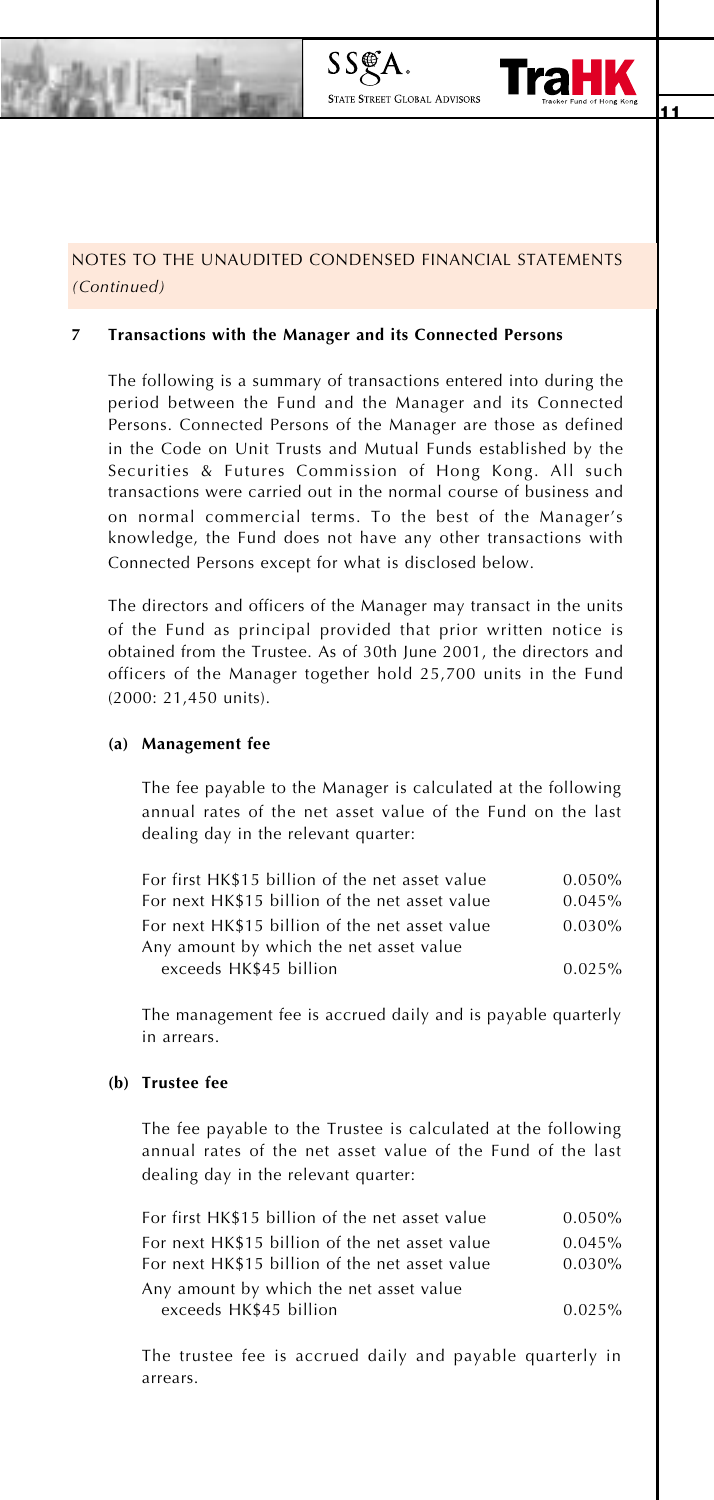## NOTES TO THE UNAUDITED CONDENSED FINANCIAL STATEMENTS *(Continued)*

### **(c) Bank balances**

Bank balances are maintained with the Trustee. Bank balances held with the Trustee as at 30th June 2001 was HK\$178,610,748 (as at 31st December 2000: HK\$88,130,914). During the period, interest earned on the above bank balances was HK\$3,400,398 (for the period ended 30th June 2000: HK\$3,995,543).

### **8 Other fees**

### **(a) Registrar fee**

The fee payable to the Registrar is calculated based on the number of Unitholders on the register on the first business day of the relevant month at the following fee scale, subject to a monthly maximum aggregate registrar fee of HK\$1,000,000:

*HK\$ (per month)*

| For first 2,000 Unitholders            | 9,500 |
|----------------------------------------|-------|
| For every additional 1,000 Unitholders |       |
| up to 100,000 Unitholders              | 2,000 |
| For every additional 1,000 Unitholders |       |
| up to 200,000 Unitholders              | 1,800 |
| For every additional 1,000 Unitholders |       |
| up to 300,000 Unitholders              | 1.500 |
| For every additional 1,000 Unitholders |       |
| above 300,000 Unitholders              | 1.200 |

In addition, the Registrar is reimbursed for all of its out-ofpocket expenses incurred in connection with performing its services, except for the registrar's fees and out-of-pocket expenses in relation to the Loyalty Bonus Scheme. Refer to note 10 for the further details of the Loyalty Bonus Scheme.

The registrar fee is accrued daily and is payable monthly in advance.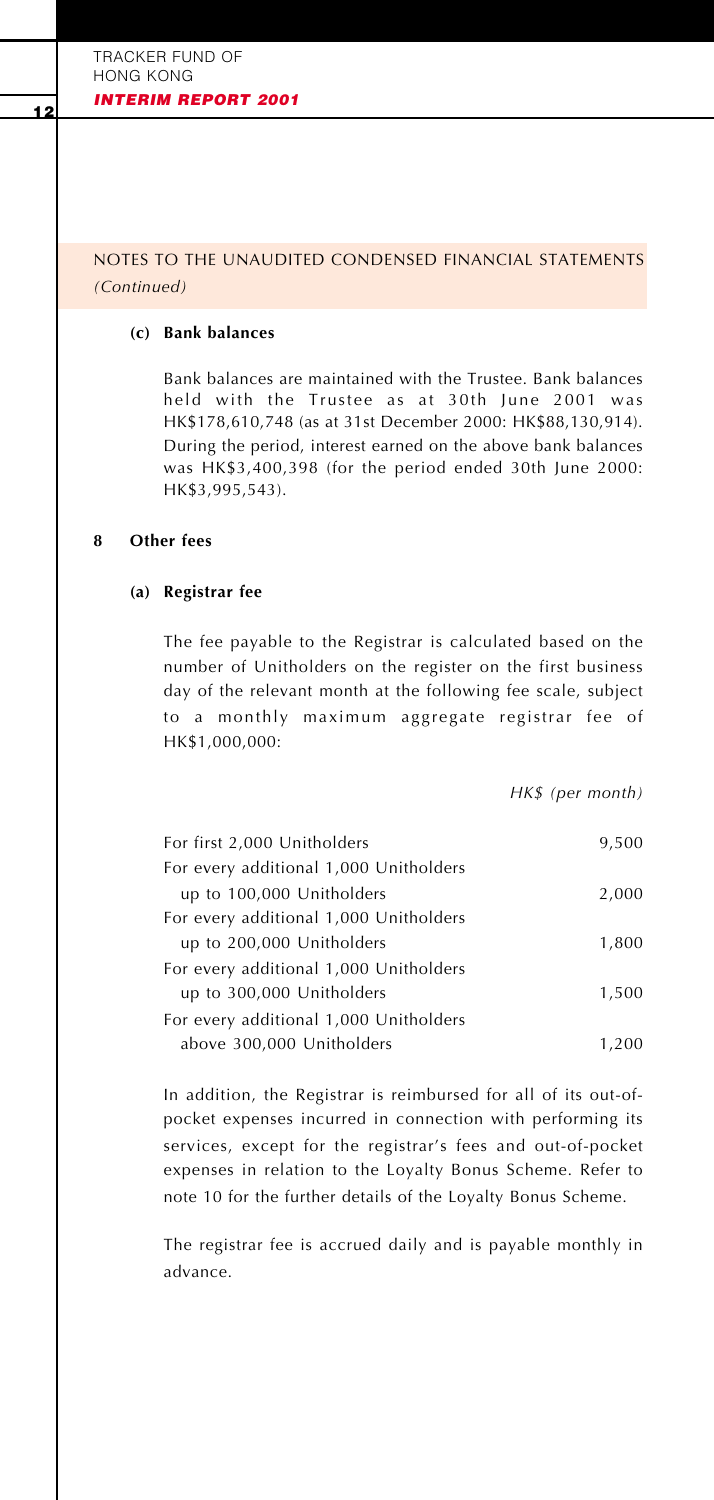

# NOTES TO THE UNAUDITED CONDENSED FINANCIAL STATEMENTS *(Continued)*

#### **(b) Conversion agent fee**

The Conversion Agent receives the higher of a monthly retainer fee of HK\$16,000 plus a transaction fee of HK\$12,000 for each creation and redemption application, and a minimum monthly fee of HK\$36,000.

**STATE STREET GLOBAL ADVISOR** 

The conversion agent fee is accrued daily and payable monthly in arrears.

### **(c) Index license fee**

The index license fee is calculated at the rate of 0.015% per annum on the daily average net asset value of the Fund, subject to a minimum of US\$10,000 per annum.

The index license fee is accrued daily and is payable quarterly in arrears.

#### **9 Major non cash transactions**

In accordance with the Fund's Trust Deed, units can be issued through either a cash subscription or a creation of an Index Basket. In the latter case, for each Creation Unit (of 1,000,000 units), the Fund receives an Index Basket consisting of constituent shares as determined by the Manager on a daily basis. In addition to 1,640,000,000 units (2000: 4,296,992,500 units) issued in cash of HK\$23,102,964,764 (2000: HK\$60,274,176,087) (excluding dividend equivalent amount and further cash amount) during the period, the Fund also issued 188,000,000 units (2000: 216,000,000 units) in exchange for Index Baskets consisting of investments valued at a total of HK\$2,565,446,791 (2000: HK\$3,064,332,902) (excluding dividend equivalent amount and further cash amount) by the Manager at the time of issue.

In accordance with the Fund's Trust Deed, units can only be redeemed in kind and are not redeemable for cash. During the period, the Fund redeemed 1,550,000,000 units (2000: 2,782,000,000 units) in exchange for Index Baskets consisting of investments valued at HK\$22,052,631,540 (2000: HK\$43,922,775,525) (excluding dividend equivalents amount and further cash amount) by the Manager.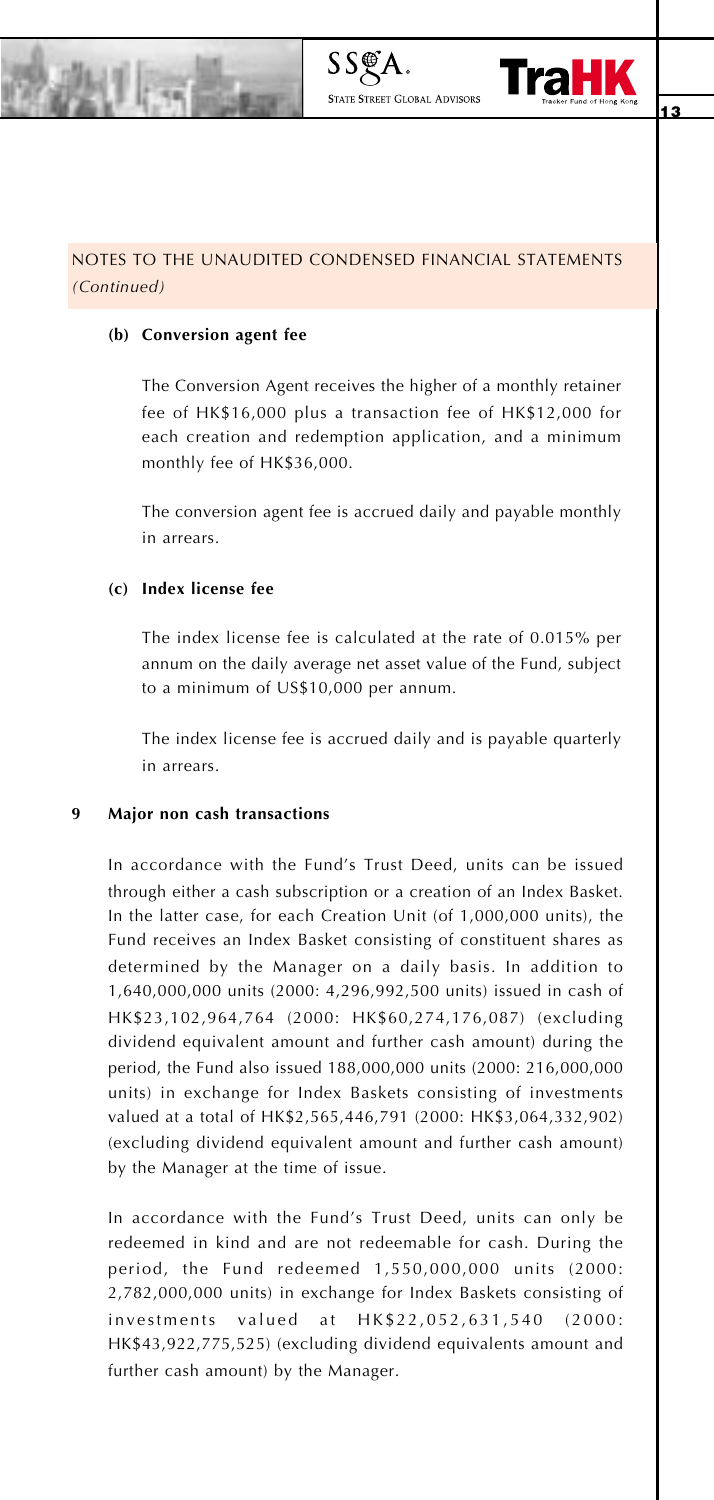# NOTES TO THE UNAUDITED CONDENSED FINANCIAL STATEMENTS *(Continued)*

#### **10 Loyalty Bonus Scheme**

In accordance with the Fund's Prospectus dated 25th October 1999, certain Unitholders are eligible to receive Loyalty Bonus Units from the Exchange Fund of the Hong Kong Special Administrative Region Government pursuant to the Loyalty Bonus Scheme as described in the Prospectus. Loyalty Bonus Units are allocated in two tranches. Under the first tranche, one Loyalty Bonus Unit is allocated for every 20 units held continuously from 12th November 1999 to 13th November 2000. Under the second tranche, one Loyalty Bonus Unit will be allocated for every 15 units held continuously from 12th November 1999 (in the case of units issued under the Retail Offer) and from 13th November 2000 (in the case of bonus units issued under the first tranche) to 12th November 2001.

In accordance with the Loyalty Bonus Scheme, on 13th November 2000, approximately 58 million units of the Fund were transferred from the Exchange Fund of the Hong Kong Special Administrative Region Government to the eligible Unitholders under the first tranche of the Loyalty Bonus Scheme.

#### **11 Soft dollar practices**

The Manager may effect transactions, provided that any such transaction is consistent with standards of "best execution", by or through the agency of another person for the account of the Fund with whom the Manager or any of its Connected Persons have an arrangement under which that party will from time to time provide to or procure for the Manager or any of its Connected Persons goods, services or other benefits (such as research and advisory services, computer hardware associated with specialised software or research services and performance measures) the nature of which is such that their provision can reasonably be expected to benefit the Fund as a whole and may contribute to an improvement in the performance of the Fund. For the avoidance of doubt, such goods and services may not include travel, accommodation, entertainment, general administrative goods or services, general office equipment or premises, membership fees, employees' salaries or direct money payments.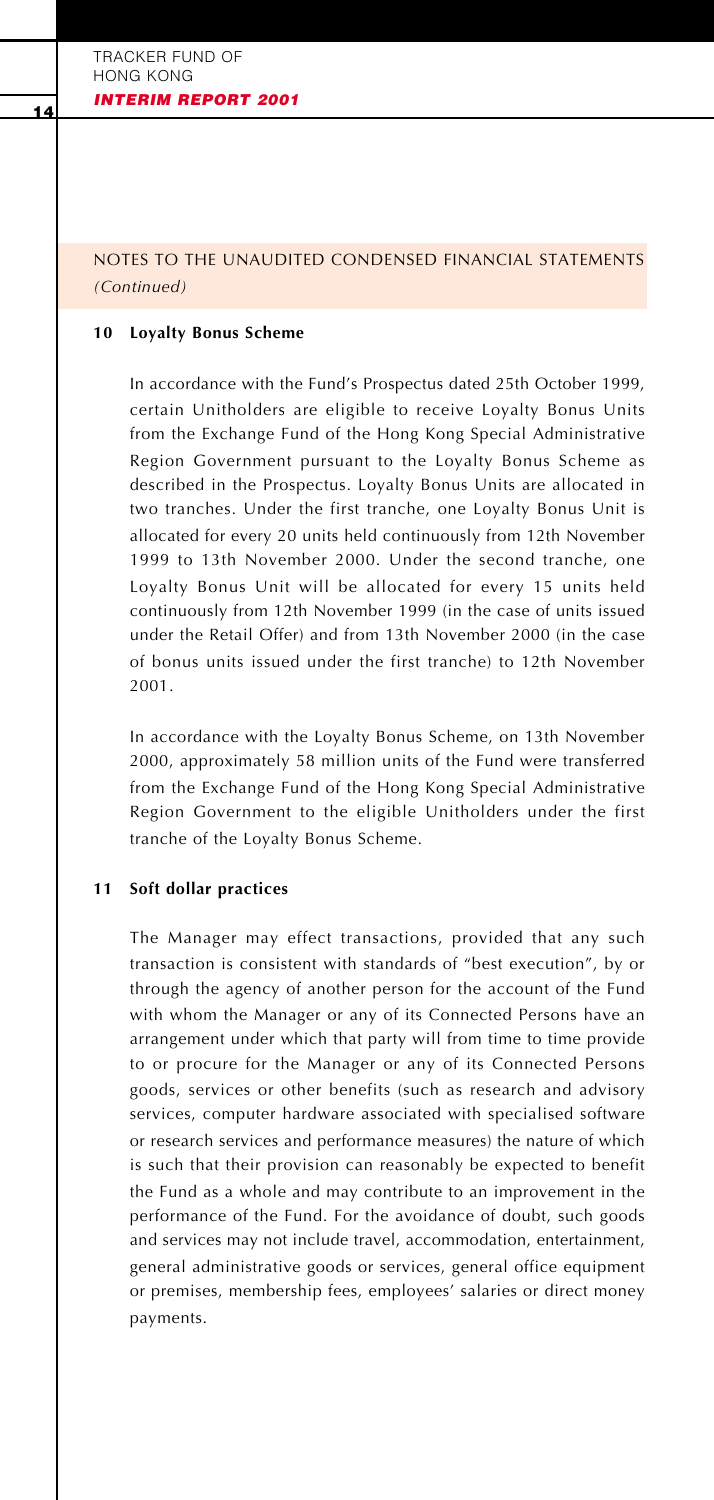

# NOTES TO THE UNAUDITED CONDENSED FINANCIAL STATEMENTS *(Continued)*

**STATE STREET GLOBAL ADVISOR** 

### **12 Investment limitation and prohibitions under the SFC Code**

The Trustee and the Manager have been granted a waiver from the prohibition under the Code on Unit Trusts and Mutual Funds established by the Securities and Futures Commission of Hong Kong (the "SFC Code") on the Fund holding investments in any single issuer exceeding 10% of the Fund's Net Asset Value. This waiver is limited to any security that accounts for more than 10% of the weighting of the Hang Seng Index and the Fund's exposure to any particular security may not exceed the weighting given to that security in the Hang Seng Index.

Constituent stocks that account for more than 10% of the net asset value of the Fund as at 30th June 2001 were as follows:

|                               | % of net asset value |            |  |
|-------------------------------|----------------------|------------|--|
|                               | 30.06.2001           | 31.12.2000 |  |
| <b>HSBC</b> Holdings plc      | 24.0                 | 27.6       |  |
| China Mobile (Hong Kong) Ltd. | 21.4                 | 20.4       |  |

#### **13 Comparatives**

Where necessary, certain comparative figures have been adjusted to conform with changes in presentation in the current year. In particular, comparatives have been adjusted for the following items:

- (a) Transaction fee provision is now classified under other accounts payable and accruals. In prior year this provision was disclosed separately.
- (b) Dividends and overseas withholding tax represent the gross amounts and are disclosed separately. In prior year dividends were stated net of overseas withholding tax.
- (c) Amortization of set-up costs during the period is separately disclosed in the condensed statement of operations. In prior year these costs were included under other operating expenses.

The above changes are only presentation changes and do not affect the results for the period nor the net asset value as at the period end.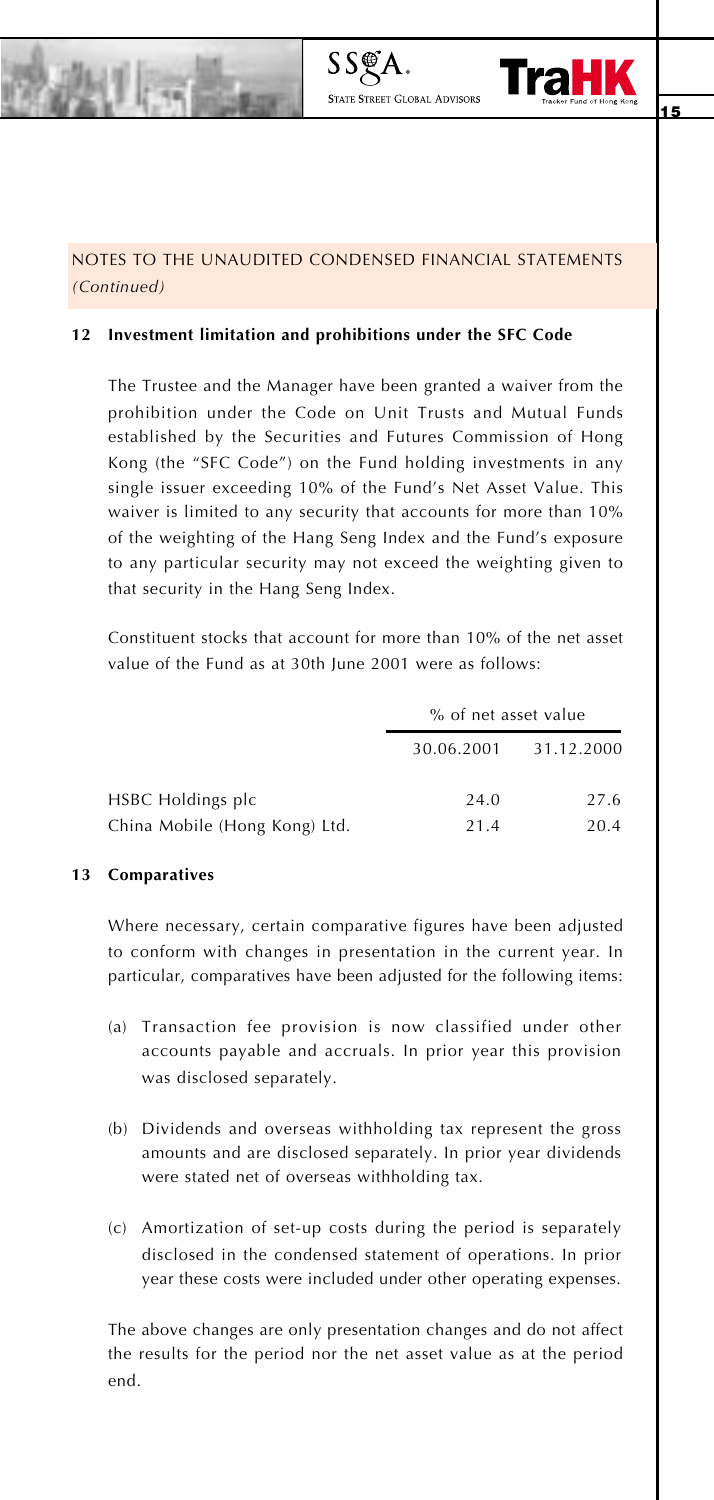# INVESTMENT PORTFOLIO *AS AT 30TH JUNE 2001*

|                                                |            | (UNAUDITED)   |            |
|------------------------------------------------|------------|---------------|------------|
|                                                |            | Market value  | $%$ of net |
|                                                | Holding    | HK\$          | assets     |
| <b>Hong Kong</b>                               |            |               |            |
| Listed investments (99.4%)                     |            |               |            |
| Equities $(99.4\%)$                            |            |               |            |
| Properties (14.3%)                             |            |               |            |
| Amoy Properties Ltd.                           | 22,909,275 | 205,038,011   | 0.7        |
| Cheung Kong (Holdings) Ltd.                    | 18,353,136 | 1,560,016,560 | 5.5        |
| Hang Lung Development Co. Ltd.                 | 10,476,215 | 79,095,423    | 0.3        |
| Henderson Investment Ltd.                      | 22,322,677 | 127,239,259   | 0.4        |
| Henderson Land Development Co. Ltd. 13,646,045 |            | 472, 153, 157 | 1.7        |
| Hysan Development Co. Ltd.                     | 8,193,786  | 81,528,171    | 0.3        |
| Sino Land Co. Ltd.                             | 30,596,850 | 99,439,763    | 0.3        |
| Sun Hung Kai Properties Ltd.                   | 19,026,826 | 1,336,634,526 | 4.7        |
| Wheelock & Co. Ltd.                            | 16,094,336 | 100,589,600   | 0.4        |
|                                                |            | 4,061,734,470 | 14.3       |
| Finance (30.2%)                                |            |               |            |
| Bank of East Asia, Ltd., The                   | 11,331,923 | 205, 107, 806 | 0.7        |
| Dao Heng Bank Group Ltd.                       | 5,539,188  | 347,584,047   | 1.2        |
| Hang Seng Bank Ltd.                            | 15,151,467 | 1,212,117,360 | 4.3        |
| HSBC Holdings plc                              | 73,958,554 | 6,822,676,607 | 24.0       |
|                                                |            | 8,587,485,820 | 30.2       |
| Utilities $(5.6\%)$                            |            |               |            |
| CLP Holdings Ltd.                              | 19,787,131 | 647,039,184   | 2.3        |
| Hong Kong Electric Holdings Ltd.               | 16,910,628 | 507,318,840   | 1.8        |
| Hong Kong & China Gas Co. Ltd., The 44,780,808 |            | 438,851,918   | 1.5        |
|                                                |            |               |            |

1,593,209,942 5.6 ------------------ ----------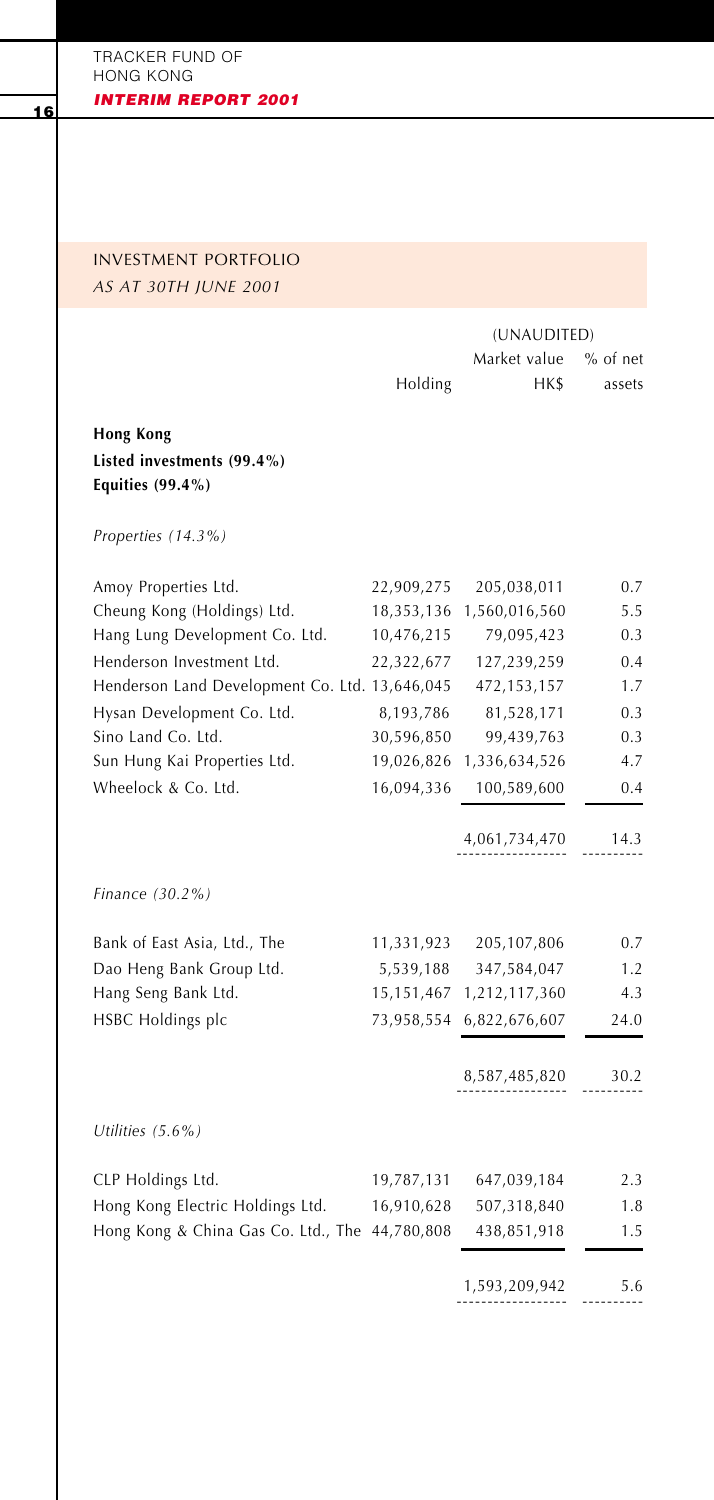

# INVESTMENT PORTFOLIO *(Continued) AS AT 30TH JUNE 2001*

 $SS\_{\textrm{S}}\ \textrm{A}_{\textrm{s}}$ state Street Global Advisors

激电器

|                                   |             | (UNAUDITED)    |            |  |
|-----------------------------------|-------------|----------------|------------|--|
|                                   |             | Market value   | $%$ of net |  |
|                                   | Holding     | HK\$           | assets     |  |
| Commerce and industry (49.3%)     |             |                |            |  |
| Cathay Pacific Airways Ltd.       | 26,387,932  | 278,392,682    | 1.0        |  |
| Cheung Kong Infrastructure        |             |                |            |  |
| Holdings Ltd.                     | 17,861,301  | 241,127,563    | 0.8        |  |
| China Mobile (Hong Kong) Ltd.     | 147,433,933 | 6,074,278,040  | 21.4       |  |
| China Resources Enterprises, Ltd. | 15,958,840  | 209,858,746    | 0.7        |  |
| China Unicom Ltd.                 | 99,475,337  | 1,352,864,583  | 4.7        |  |
| CITIC Pacific Ltd.                | 17,401,537  | 420,247,119    | 1.5        |  |
| Hutchison Whampoa Ltd.            | 33,781,529  | 2,660,295,409  | 9.4        |  |
| Johnson Electric Holdings Ltd.    | 29,114,539  | 311,525,567    | 1.1        |  |
| Legend Holdings Ltd.              | 60,004,089  | 262,517,889    | 0.9        |  |
| Li & Fung Ltd.                    | 22,743,808  | 291,120,742    | 1.0        |  |
| MTR Corporation Ltd.              | 39,764,754  | 530,859,466    | 1.9        |  |
| New World Development Co. Ltd.    | 16,911,047  | 160,654,946    | 0.6        |  |
| Pacific Century CyberWorks Ltd.   | 178,109,332 | 396,293,264    | 1.4        |  |
| Shanghai Industrial Holdings Ltd. | 7,123,722   | 98,307,364     | 0.3        |  |
| Swire Pacific Ltd. (A shares)     | 7,449,118   | 300,944,367    | 1.1        |  |
| Television Broadcasts Ltd.        | 3,470,702   | 113,839,026    | 0.4        |  |
| Wharf (Holdings) Ltd., The        | 19,383,496  | 315,950,985    | 1.1        |  |
|                                   |             | 14,019,077,758 | 49.3       |  |
| Total listed investments          |             | 28,261,507,990 | 99.4       |  |
| Other net assets                  |             | 173,291,778    | 0.6        |  |
| Net assets at 30th June 2001      |             | 28,434,799,768 | 100.00     |  |
| Total investments, at cost        |             | 30,279,660,032 |            |  |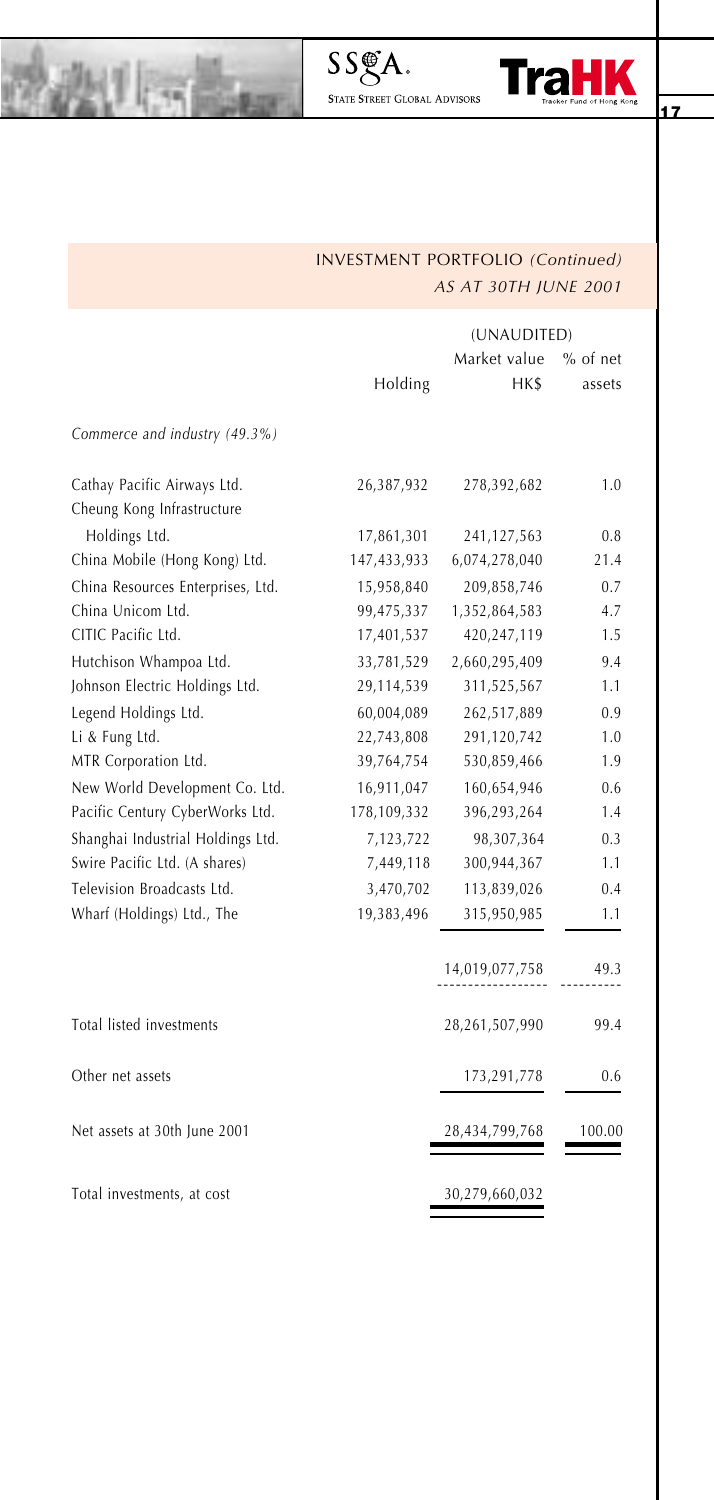# STATEMENT OF MOVEMENTS IN INVESTMENT PORTFOLIO *FOR THE PERIOD ENDED 30TH JUNE 2001*

(UNAUDITED) Holdings Total as at Total as at 31.12.2000 Additions Disposals 30.06.2001 **Hong Kong Listed investments Equities** *Properties* Amoy Properties Ltd. 21,297,289 20,665,871 19,053,885 22,909,275 Cheung Kong (Holdings) Ltd. 17,061,623 16,555,657 15,264,144 18,353,136 Hang Lung Development Co. Ltd. 9,738,740 9,453,252 8,715,777 10,476,215 Henderson Investment Ltd. 20,751,838 20,137,532 18,566,693 22,322,677 Henderson Land Development Co. Ltd. 12,685,904 12,310,226 11,350,085 13,646,045 Hysan Development Co. Ltd. 7,595,431 7,396,226 6,797,871 8,193,786 Sino Land Co. Ltd. 27,013,358 28,687,560 25,104,068 30,596,850 Sun Hung Kai Properties Ltd. 17,687,528 17,162,712 15,823,414 19,026,826 Wheelock & Co. Ltd. 14,961,823 14,518,490 13,385,977 16,094,336 *Finance* Bank of East Asia, Ltd., The 10,423,818 10,273,810 9,365,705 11,331,923 Dao Heng Bank Group Ltd. 5,134,531 4,989,898 4,585,241 5,539,188 Hang Seng Bank Ltd. 14,085,184 13,667,636 12,601,353 15,151,467 HSBC Holdings plc 68,274,712 66,521,612 60,837,770 73,958,554 *Utilities* CLP Holdings Ltd. 15,330,041 19,853,813 15,396,723 19,787,131 Hong Kong Electric Holdings Ltd. 15,720,341 15,255,674 14,065,387 16,910,628 Hong Kong & China Gas Co. Ltd., The 37,850,620 42,573,260 35,643,072 44,780,808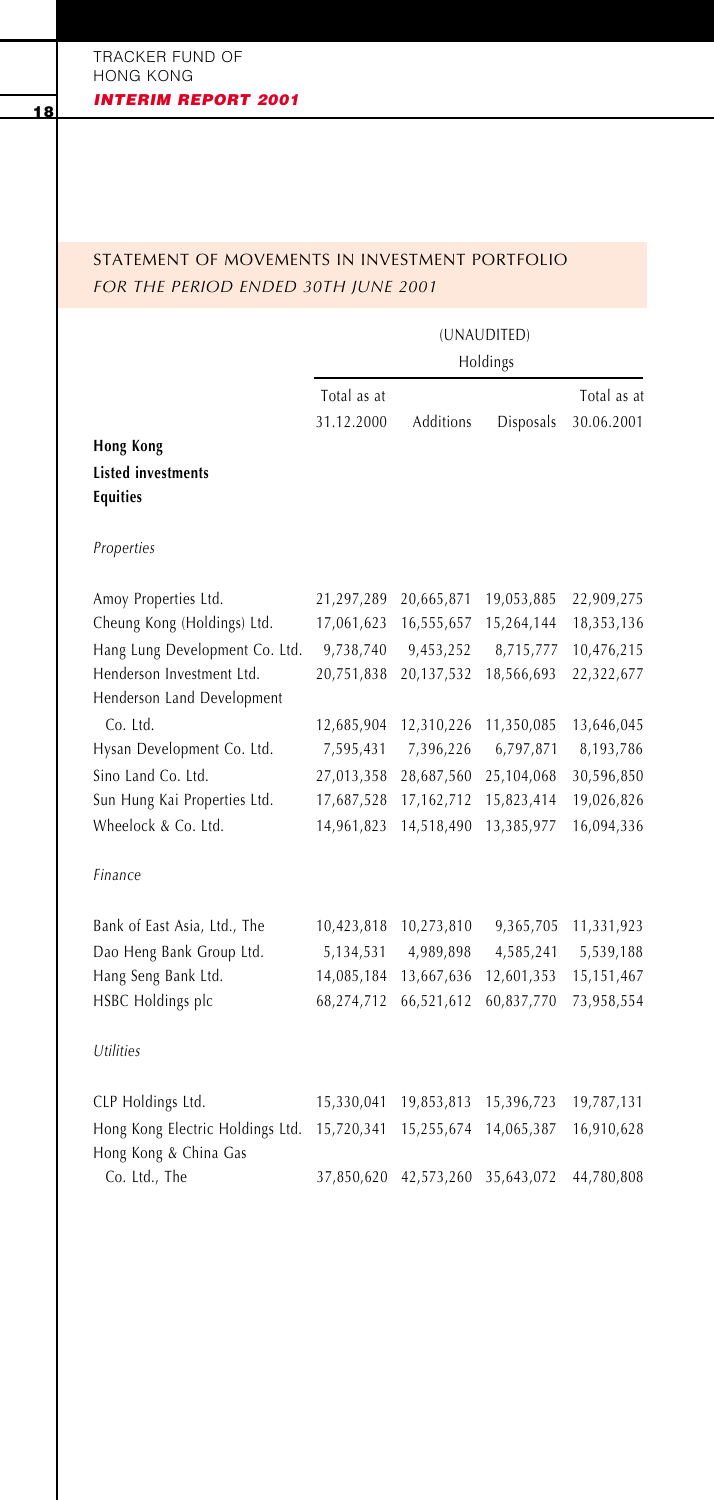

# STATEMENT OF MOVEMENTS IN INVESTMENT PORTFOLIO *(Continued) FOR THE PERIOD ENDED 30TH JUNE 2001*

激电器

(UNAUDITED)

|                                                                                 | Holdings    |                  |                                                 |             |  |
|---------------------------------------------------------------------------------|-------------|------------------|-------------------------------------------------|-------------|--|
|                                                                                 | Total as at |                  |                                                 | Total as at |  |
|                                                                                 | 31.12.2000  | <b>Additions</b> | Disposals                                       | 30.06.2001  |  |
| Commerce and industry                                                           |             |                  |                                                 |             |  |
| Cathay Pacific Airways Ltd.                                                     | 24,707,694  | 23,867,815       | 22,187,577                                      | 26,387,932  |  |
| Cheung Kong Infrastructure                                                      |             |                  |                                                 |             |  |
| Holdings Ltd.                                                                   | 16,604,139  | 16,113,506       | 14,856,344                                      | 17,861,301  |  |
| China Mobile (Hong Kong) Ltd.                                                   |             |                  | 137,057,862 133,606,189 123,230,118 147,433,933 |             |  |
| China Resources Enterprises, Ltd.                                               | 14,637,918  | 14,467,496       | 13,146,574                                      | 15,958,840  |  |
| China Unicom Ltd.                                                               |             | $-100,662,000$   | 1,186,663                                       | 99,475,337  |  |
| CITIC Pacific Ltd.                                                              | 16,177,034  | 15,698,550       | 14,474,047                                      | 17,401,537  |  |
| Digital China                                                                   |             | 7,143,072        | 7,143,072                                       |             |  |
| First Pacific Co. Ltd.                                                          | 23,130,990  | 22,442,402       | 45,573,392                                      |             |  |
| Hutchison Whampoa Ltd.                                                          | 31,403,847  | 30,474,788       | 28,097,106                                      | 33,781,529  |  |
| Johnson Electric Holdings Ltd.                                                  | 27,065,110  | 26,263,864       | 24,214,435                                      | 29,114,539  |  |
| Legend Holdings Ltd.                                                            |             |                  | 55,058,773 125,811,232 120,865,916              | 60,004,089  |  |
| Li & Fung Ltd.                                                                  | 20,265,658  | 21,043,703       | 18,565,553                                      | 22,743,808  |  |
| MTR Corporation Ltd.                                                            |             | 40,233,000       | 468,246                                         | 39,764,754  |  |
| New World Development                                                           |             |                  |                                                 |             |  |
| Co., Ltd.                                                                       | 15,572,935  | 15,227,040       | 13,888,928                                      | 16,911,047  |  |
| Pacific Century CyberWorks Ltd. 161,183,576 160,135,002 143,209,246 178,109,332 |             |                  |                                                 |             |  |
| Shanghai Industrial Holdings Ltd.                                               | 6,615,338   | 6,449,548        | 5,941,164                                       | 7,123,722   |  |
| Smartone Telecommunications                                                     |             |                  |                                                 |             |  |
| Holdings Ltd.                                                                   | 4,427,205   | 4,290,760        | 8,717,965                                       |             |  |
| Swire Pacific Ltd. (A shares)                                                   | 6,924,523   | 6,720,432        | 6,195,837                                       | 7,449,118   |  |
| Television Broadcasts Ltd.                                                      | 3,226,151   | 3,132,028        | 2,887,477                                       | 3,470,702   |  |
| Wharf (Holdings) Ltd., The                                                      | 18,019,083  | 17,485,440       | 16,121,027                                      | 19,383,496  |  |